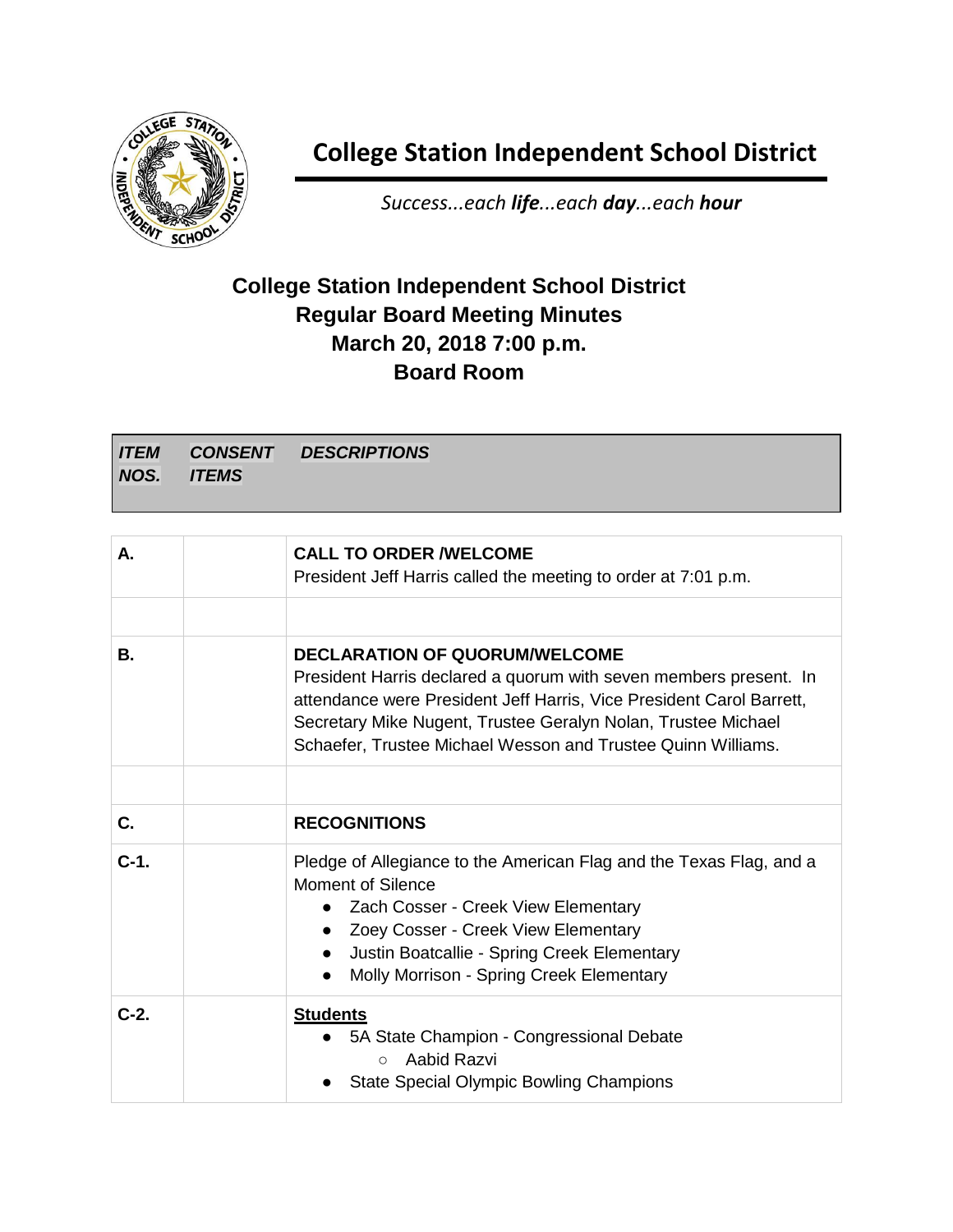|         | Mark Reinberg<br>$\circ$<br><b>Isaac Walker</b><br>$\circ$<br>○ Coach: Randi Daniel<br><b>Coach: Mark Hollis</b><br>$\circ$                                                                                                                                                                                                                                                                                                                                                                                                                                                                                                                                                                               |
|---------|-----------------------------------------------------------------------------------------------------------------------------------------------------------------------------------------------------------------------------------------------------------------------------------------------------------------------------------------------------------------------------------------------------------------------------------------------------------------------------------------------------------------------------------------------------------------------------------------------------------------------------------------------------------------------------------------------------------|
| $C-3.$  | Recognize artwork provided by College Hills Elementary, Creek View<br>Elementary, Spring Creek Elementary and A&M Consolidated High<br>School                                                                                                                                                                                                                                                                                                                                                                                                                                                                                                                                                             |
|         |                                                                                                                                                                                                                                                                                                                                                                                                                                                                                                                                                                                                                                                                                                           |
| D.      | <b>CONSENT AGENDA</b><br>Items on the Consent Agenda were: Item G Minutes; Item I-1<br>Administrator Contracts; Item J-3 Quarterly Investment Report; Item<br>J-4 Middle School Athletic Apparel Purchase for AMCMS and CSMS;<br>Item J-5 Athletic Apparel Purchase for Wellborn Middle School; Item<br>J-6 STEMscopes K-8 Science Instructional Online Resources; Item<br>J-7 Head Start Financial Statements; Item J-8 Monthly Budget<br>Amendments; and Item J-9 Financial Reports.<br>MOTION 4732: I move approval of the Consent Agenda as<br>presented. The motion was made by Trustee Michael Wesson and<br>seconded by Secretary Mike Nugent. The motion carried with seven<br>ayes and zero nos. |
|         |                                                                                                                                                                                                                                                                                                                                                                                                                                                                                                                                                                                                                                                                                                           |
| Е.      | <b>BOARD</b>                                                                                                                                                                                                                                                                                                                                                                                                                                                                                                                                                                                                                                                                                              |
| $E-1$ . | Board Directions and Reports/Announcements/Superintendent<br><b>Reports and Announcements</b><br><u>Board</u><br><b>CSISD Education Foundation</b><br><b>District Educational Improvement Council</b><br>Trustee Michael Wesson stated that the results of the most<br>recent DEIC meeting will be coming up for approval later this<br>meeting.<br>Audit<br><b>Head Start Policy Council</b><br>Intergovernmental Relations Liaison<br>Personnel Advisory Council Liaison<br><b>School Health Education Council</b><br><b>Upcoming Events</b>                                                                                                                                                            |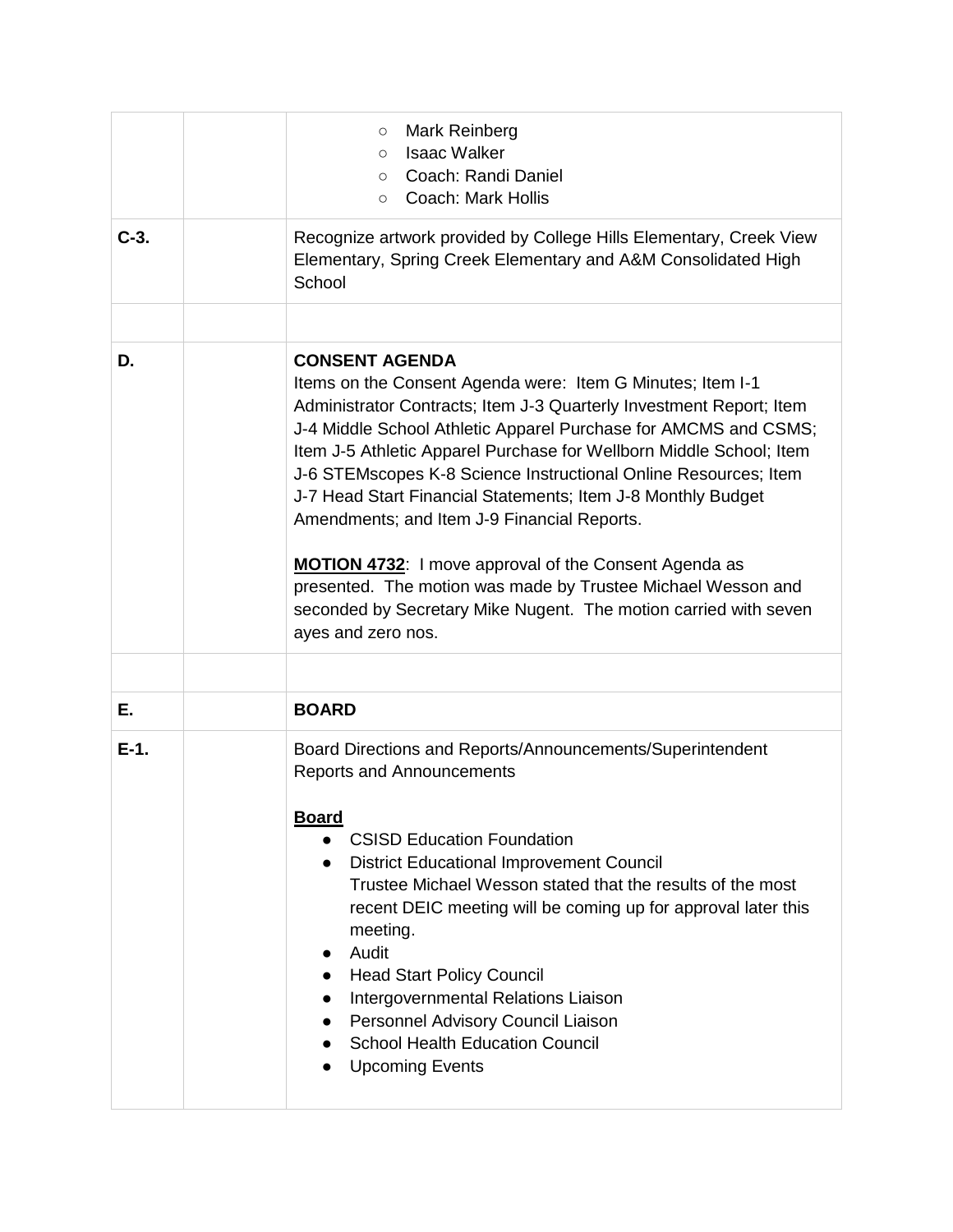|        |            | <b>Superintendent</b><br>Upcoming events<br>Superintendent Clark Ealy stated that at the 5:00 Workshop<br>the Board set the schedule for the Boundary Adjustment<br>Workshops. The first will be held on March 28 <sup>th</sup> at 5:00 pm to<br>present preliminary boundary information. On April 2 <sup>nd</sup> , there<br>will be a Public Forum at 5:30 pm to receive community input.<br>Additional workshops will be held on April 4 <sup>th</sup> at 3:00 pm and<br>on April 9th at 5:00 pm. More will be added as needed.<br>Locations are still to be determined. |
|--------|------------|------------------------------------------------------------------------------------------------------------------------------------------------------------------------------------------------------------------------------------------------------------------------------------------------------------------------------------------------------------------------------------------------------------------------------------------------------------------------------------------------------------------------------------------------------------------------------|
| F.     |            | HEARING OF CITIZENS (Non-Agenda/Agenda Items)                                                                                                                                                                                                                                                                                                                                                                                                                                                                                                                                |
|        |            | There were no citizens wishing to address the Board at this time.                                                                                                                                                                                                                                                                                                                                                                                                                                                                                                            |
| G.     | $\sqrt{ }$ | <b>MINUTES</b><br>February 20, 2018 Workshop Minutes<br><b>February 20, 2018 Regular Board Meeting Minutes</b><br>$\bullet$                                                                                                                                                                                                                                                                                                                                                                                                                                                  |
|        |            |                                                                                                                                                                                                                                                                                                                                                                                                                                                                                                                                                                              |
| Η.     |            | <b>CURRICULUM AND INSTRUCTION</b>                                                                                                                                                                                                                                                                                                                                                                                                                                                                                                                                            |
| $H-1.$ |            | Receive report related to Special Education, Section 504 and<br>Dyslexia services<br><b>Perry Memo</b><br>Molley Perry, Executive Director for Special Services and                                                                                                                                                                                                                                                                                                                                                                                                          |
|        |            | Accountability, gave a report on Special Education, 504 and Dyslexia<br>Services in College Station ISD.                                                                                                                                                                                                                                                                                                                                                                                                                                                                     |
| $H-2.$ |            | Consider approval of CSISD District Improvement Plan Goals and<br>Objectives<br><b>Tramel Memo</b><br>2018-19 District Improvement Plan Goals and Objectives<br>Penny Tramel, Chief Academic Officer, reviewed the District<br>Improvement Plan Goals for the 2018-19 school year as developed<br>by DEIC.                                                                                                                                                                                                                                                                   |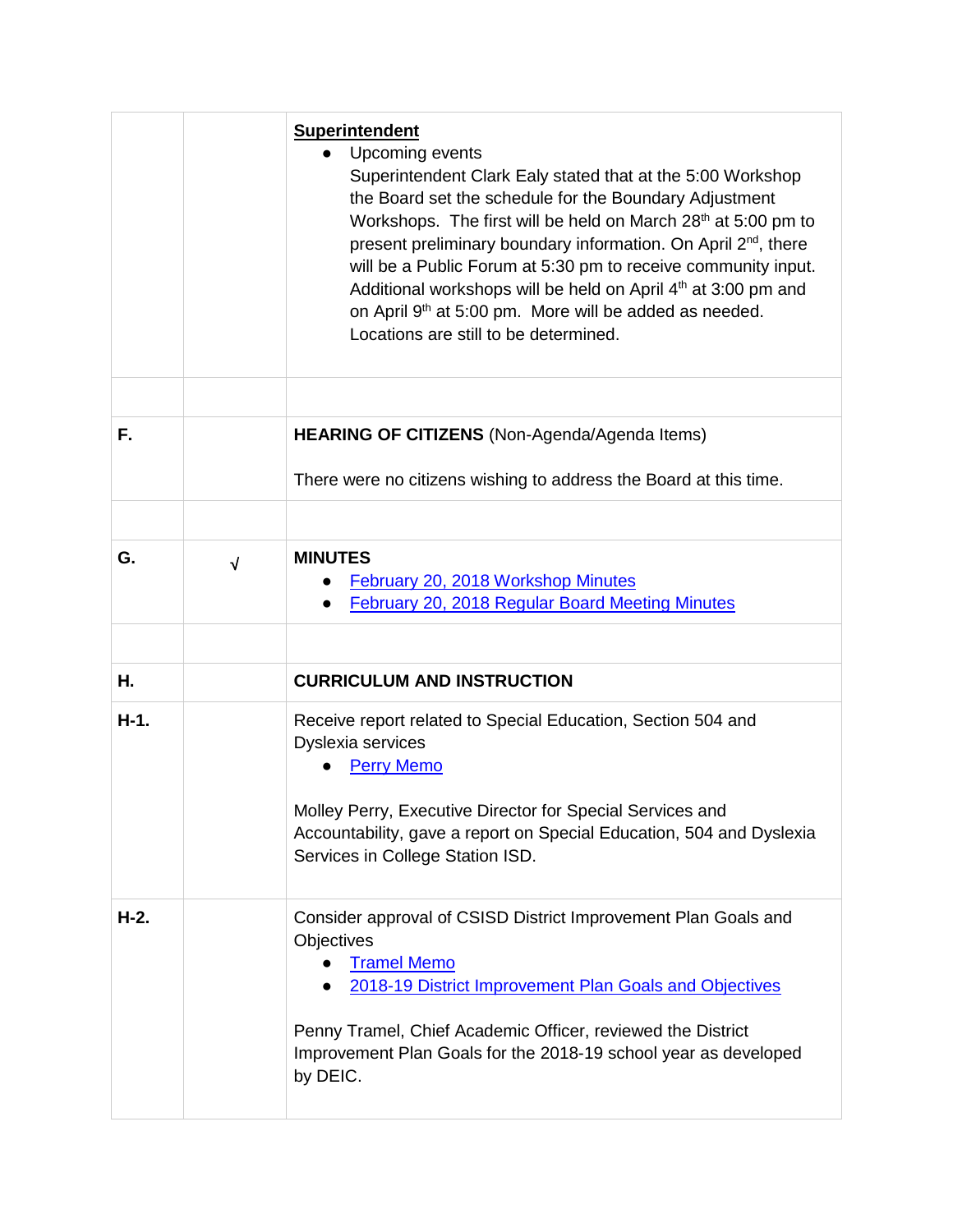|        |            | MOTION 4733: I move approval of the 2018-19 District Improvement<br>Plan Goals as presented. The motion was made by Trustee Michael<br>Wesson and seconded by Vice President Carol Barrett. The motion<br>carried with seven ayes and zero nos.                                                                                                                                                                                                                                                                                              |
|--------|------------|----------------------------------------------------------------------------------------------------------------------------------------------------------------------------------------------------------------------------------------------------------------------------------------------------------------------------------------------------------------------------------------------------------------------------------------------------------------------------------------------------------------------------------------------|
| $H-3.$ |            | Consideration, discussion and possible action related to the eligibility<br>ranking forms for Head Start and Early Head Start for 2018-19<br><b>Tramel Memo</b><br><b>Eligibility Criteria</b><br>Sharon Jackson, Director of Early Education, reviewed the eligibility<br>ranking forms for Head Start and Early Head Start for 2018-19.<br><b>MOTION 4734:</b> I move approval as presented. The motion was<br>made by Trustee Michael Schaefer and seconded by Trustee<br>Geralyn Nolan. The motion carried with seven ayes and zero nos. |
|        |            |                                                                                                                                                                                                                                                                                                                                                                                                                                                                                                                                              |
| ı.     |            | <b>PERSONNEL</b>                                                                                                                                                                                                                                                                                                                                                                                                                                                                                                                             |
| $I-1.$ | $\sqrt{ }$ | Consider approval of administrator contracts<br><b>McIntyre Memo</b>                                                                                                                                                                                                                                                                                                                                                                                                                                                                         |
|        |            |                                                                                                                                                                                                                                                                                                                                                                                                                                                                                                                                              |
| J.     |            | <b>BUSINESS</b>                                                                                                                                                                                                                                                                                                                                                                                                                                                                                                                              |
| $J-1.$ |            | Consider approval of the purchase of Network Switches for Wellborn<br>Middle School from Avinext per the Department of Information<br>Resources (DIR) Contract #DIR-TSO-3359 for \$95,830.00 using<br>2015 Bond Funds.<br><b>Martindale Memo</b><br><b>Pantel/Hutchison Memo</b>                                                                                                                                                                                                                                                             |
|        |            | Superintendent Ealy reviewed the proposed purchase of network<br>switches for Wellborn Middle School from Avinext per the<br>Department of Information Resources (DIR) Contract #DIR-TSO-<br>3359 for \$95,830.00 using 2015 Bond Funds.                                                                                                                                                                                                                                                                                                     |
|        |            | <b>MOTION 4735:</b> I move approval as presented. The motion was<br>made by Trustee Michael Wesson and seconded by Vice President<br>Carol Barrett. President Jeff Harris abstained for discussion and                                                                                                                                                                                                                                                                                                                                       |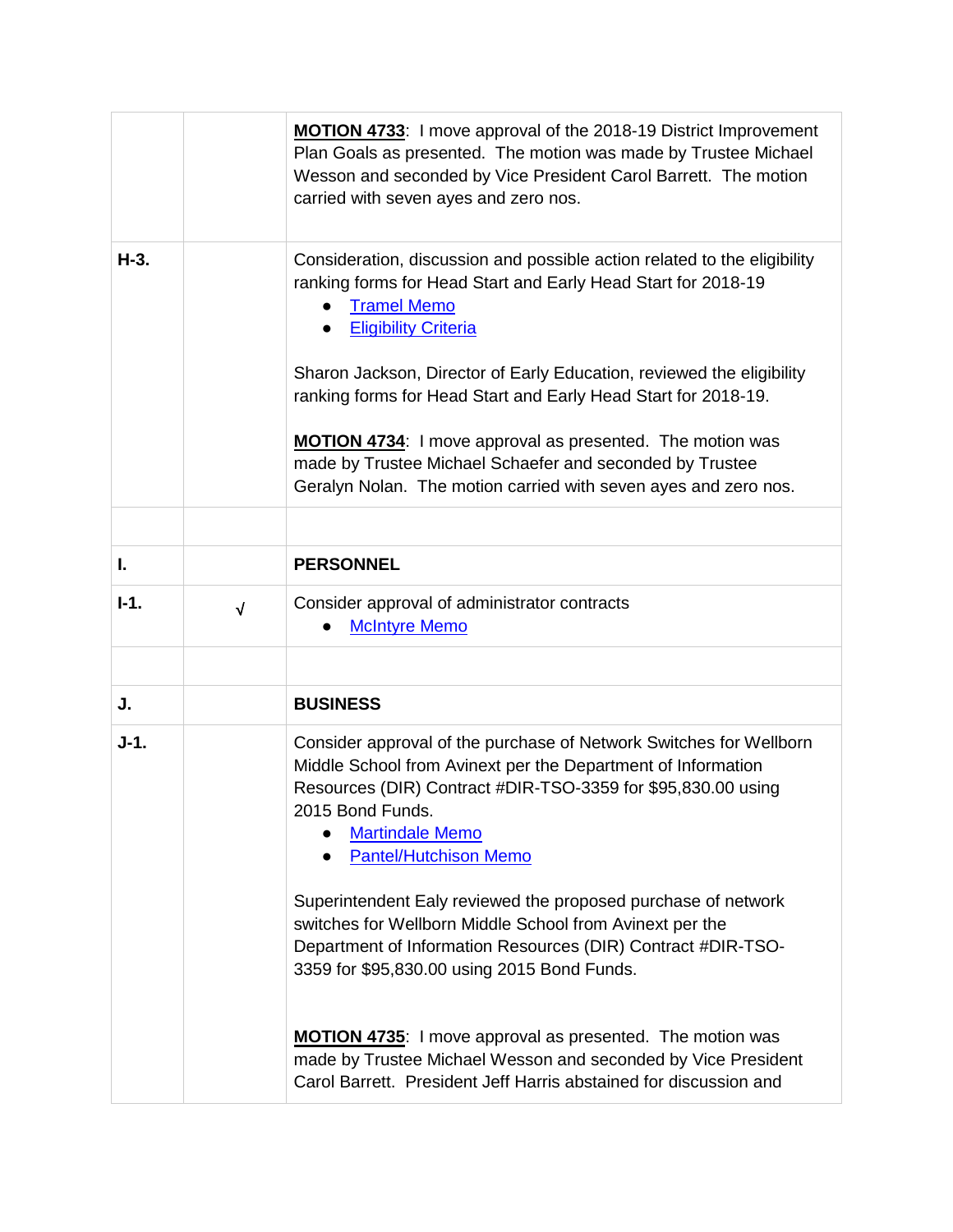|        |            | voting on this matter. The motion carried with six ayes, zero nos and<br>one abstention.                                                                                                                                                                                                                                                                                                                                                                                                                                                                                                                                                                                                                                                                                                                                                                                                                     |
|--------|------------|--------------------------------------------------------------------------------------------------------------------------------------------------------------------------------------------------------------------------------------------------------------------------------------------------------------------------------------------------------------------------------------------------------------------------------------------------------------------------------------------------------------------------------------------------------------------------------------------------------------------------------------------------------------------------------------------------------------------------------------------------------------------------------------------------------------------------------------------------------------------------------------------------------------|
| $J-2.$ |            | Consider approval of the purchase of audio visual equipment for<br>Wellborn Middle School large venue areas and fine arts classrooms<br>from Avinext per the Texas A&M University Multimedia Contract<br>#C5535732 for \$138,672.86 using 2015 Bond Funds.<br><b>Martindale Memo</b><br><b>Pantel/Hutchison Memo</b><br>Superintendent Ealy reviewed the proposed purchase of audio visual<br>equipment for Wellborn Middle School large venue areas and fine<br>arts classrooms from Avinext per the Texas A&M University<br>Multimedia Contract #C5535732 for \$138,672.86 using 2015 Bond<br>Funds.<br><b>MOTION 4736:</b> I move approval as presented. The motion was<br>made by Trustee Michael Wesson and seconded by Vice President<br>Carol Barrett. President Jeff Harris abstained for discussion and<br>voting on this matter. The motion carried with six ayes, zero nos and<br>one abstention. |
| $J-3.$ | $\sqrt{ }$ | Receive investment report for quarter ending February 28, 2018.<br><b>Martindale Memo</b><br><b>Investment Report</b>                                                                                                                                                                                                                                                                                                                                                                                                                                                                                                                                                                                                                                                                                                                                                                                        |
| $J-4.$ | $\sqrt{ }$ | Consider approval of the purchase of athletic apparel for A&M<br>Consolidated Middle School and College Station Middle School from<br>BSN Sports, Cardinals Sport Center, and M&M Apparel per Request<br>for Proposal (RFP) #17-005 Athletics Supplies, Equipment, and<br>Apparel for \$223,742.30 using 2017-18 General Funds.<br><b>Martindale Memo</b><br><b>Pantel/Reed Memo</b>                                                                                                                                                                                                                                                                                                                                                                                                                                                                                                                         |
| $J-5.$ | $\sqrt{}$  | Consider approval of the purchase of athletic apparel for Wellborn<br>Middle School from BSN Sports, Cardinals Sports Center, and M&M<br>Apparel per Request for Proposal (RFP) #17-005 Athletics Supplies,<br>Equipment, and Apparel for \$111,871.15 using 2015 Bond Funds.<br><b>Martindale Memo</b><br><b>Pantel/Reed Memo</b>                                                                                                                                                                                                                                                                                                                                                                                                                                                                                                                                                                           |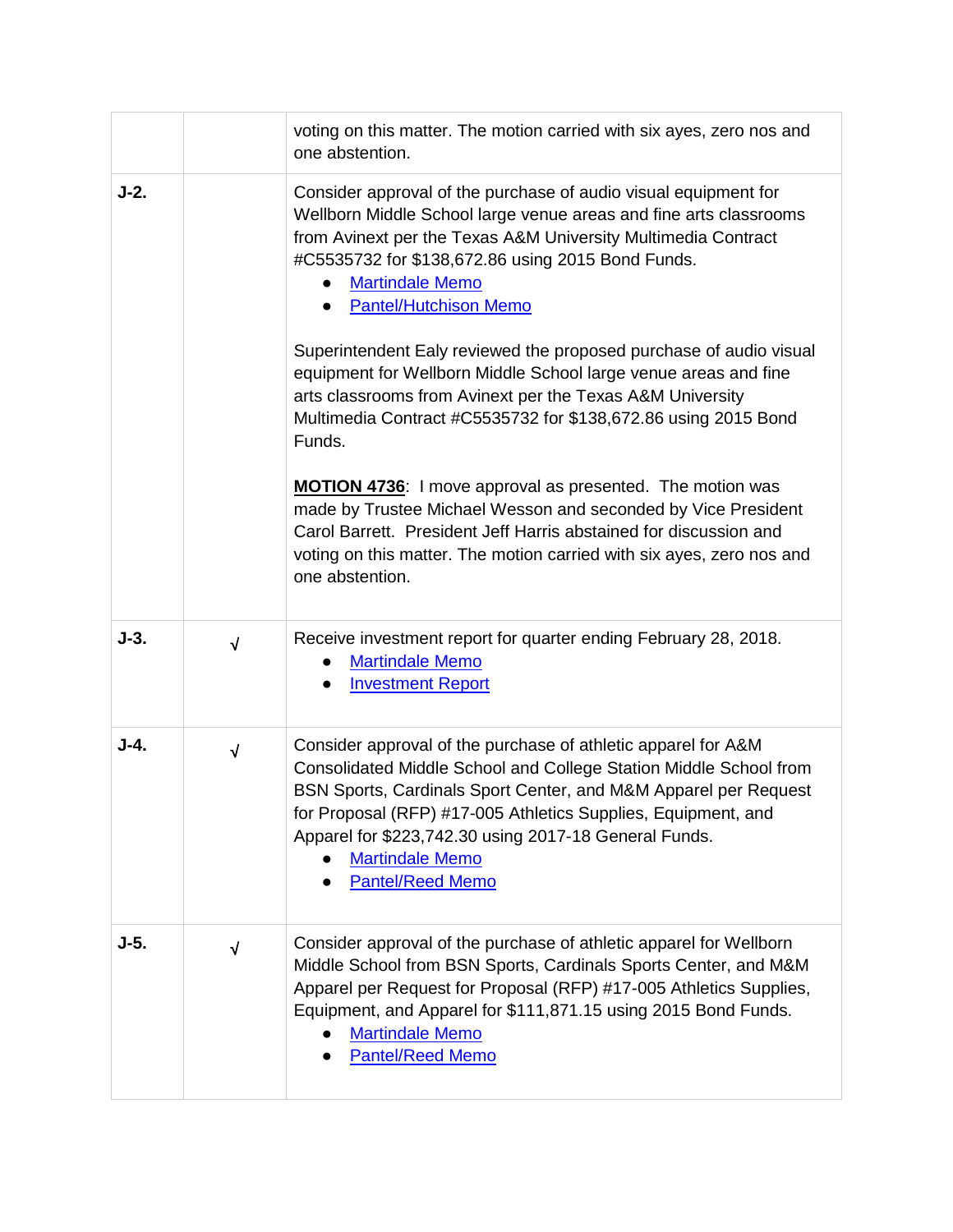| J-6.    | $\sqrt{}$  | Consider approval of the purchase of K-8 Science Instructional<br>Online Resources from STEMscopes for \$66,167.50 using<br><b>Instructional Materials Allotment Funds.</b><br><b>Martindale Memo</b><br><b>Pantel/Tramel Memo</b>                                                                                           |
|---------|------------|------------------------------------------------------------------------------------------------------------------------------------------------------------------------------------------------------------------------------------------------------------------------------------------------------------------------------|
| $J-7.$  | $\sqrt{ }$ | Consider approval of monthly Head Start financial statements and<br>credit card expenditures.<br><b>Martindale Memo</b><br><b>Financial Statements</b>                                                                                                                                                                       |
| $J-8.$  | $\sqrt{ }$ | Consider approval of monthly budget amendments.<br><b>Martindale Memo</b><br><b>Budget Amendments</b>                                                                                                                                                                                                                        |
| $J-9.$  | $\sqrt{ }$ | Consider approval of financial reports.<br><b>Martindale Memo</b><br><b>Financial Reports</b>                                                                                                                                                                                                                                |
| Κ.      |            | <b>FACILITIES</b>                                                                                                                                                                                                                                                                                                            |
| $K-1$ . |            | Consideration, discussion and possible action on the approval of an<br>Interlocal Agreement with the City of College Station, Texas<br>concerning infrastructure related to River Bend Elementary School.<br><b>Hall Memo</b><br><b>ILA Document</b><br>Jon Hall, Executive Director for Facilities, reviewed the Interlocal |
|         |            | Agreement with the City of College Station, Texas concerning<br>infrastructure related to River Bend Elementary.                                                                                                                                                                                                             |
|         |            | <b>MOTION 4737:</b> I move approval of the resolution as presented. The<br>motion was made by Trustee Michael Schaefer and seconded by<br>Secretary Mike Nugent. The motion carried with seven ayes and<br>zero nos.                                                                                                         |
|         |            |                                                                                                                                                                                                                                                                                                                              |
|         |            | <b>EXECUTIVE SESSION</b>                                                                                                                                                                                                                                                                                                     |
|         |            | President Harris adjourned the meeting to Executive Session at 7:57                                                                                                                                                                                                                                                          |